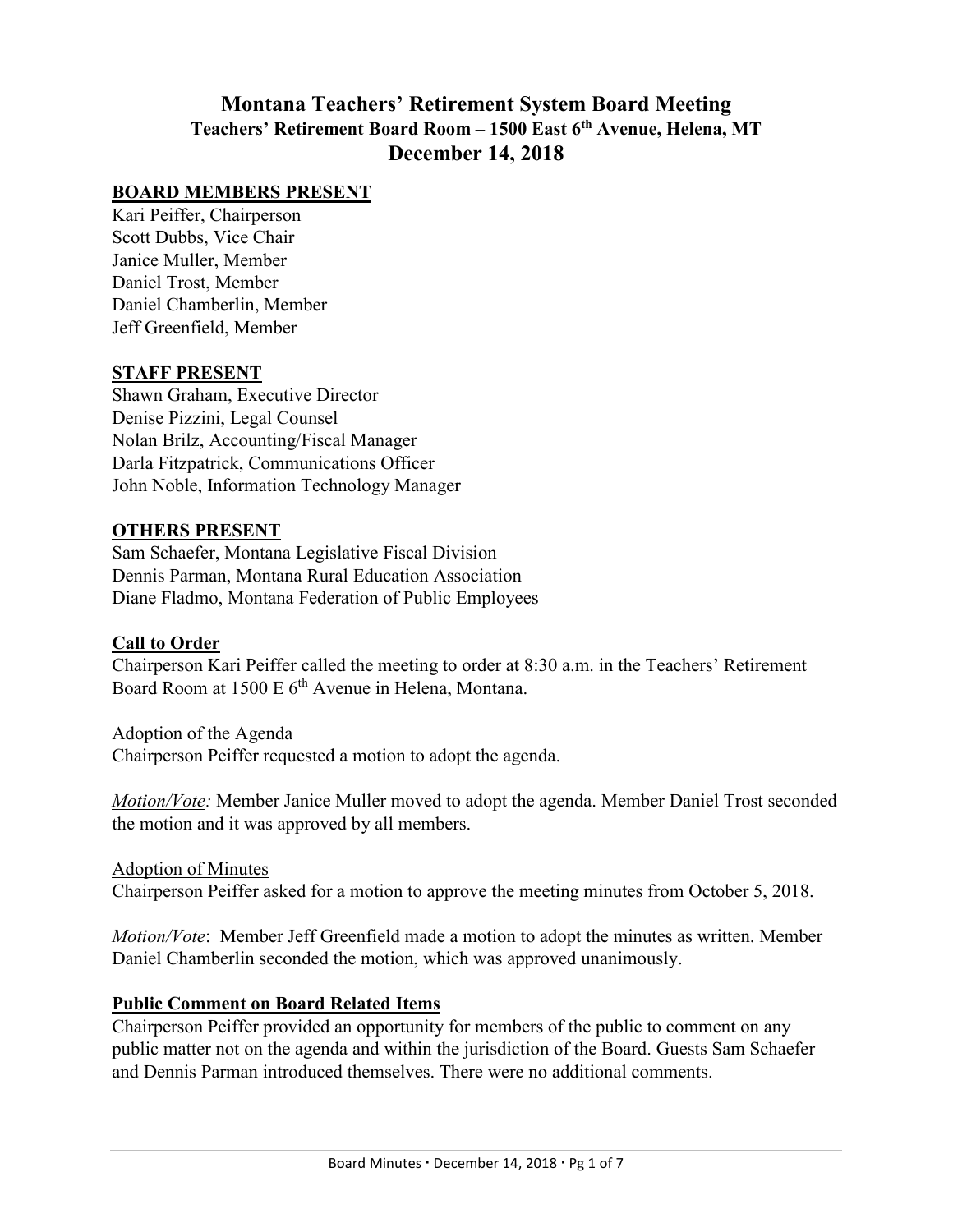# **M-Trust Phase III**

### Project Schedule

Executive Director Shawn Graham provided a status update for Phase III of the M-Trust project and noted the remaining work is scheduled for completion by December 2019. Mr. Graham stated that while some of the remaining modules are complex, the budget is on track and work is progressing nicely. Members of the Board had no questions about the schedule.

### Online Beneficiary Designation

Communication Manager Darla Fitzpatrick provided an overview of the new process that allows active members to use their secure "My TRS" login to designate beneficiaries online instead of using paper forms that require notarization. Paper forms are still available for those members who prefer them, but the online process incorporates business logic to prevent common errors, such as failure to provide certification of marital status when removing a spouse beneficiary. This significantly reduces processing time, as there is less need for TRS staff to request corrections or additional information by mail.

### Public Comment

Diane Fladmo of MFPE expressed appreciation for the team's work.

# **Executive Director's Report**

### Staff Update

Mr. Graham announced that an existing staff member, Jessica Stevens, applied for and was selected to fill the Benefit Specialist position that opened when Sandy Donahue retired. Another staff member, Shannon Buswell, was the successful applicant for Ms. Stevens' former position on the Retired Payroll team. Following that change, TRS hired Christian Ward, previously of DPHHS, to fill Ms. Buswell's role as Executive Secretary. Mr. Graham praised the skill and experience that each staff person brings to his or her new role.

### 2019 Legislation Update

Mr. Graham confirmed that Representative Marilyn Ryan will sponsor the TRS housekeeping bill, and Representative Ryan Lynch once again will carry a bill requesting an increase in the employer supplemental contribution rate paid to TRS, as required by §19-20-621, MCA, for participants of the Montana University System Retirement Program. Member Greenfield stated he has advocated for this bill with Board of Investments liaisons.

Several bill draft requests could affect TRS, including a bill that would increase the number of retirees who qualify to return to work under §19-20-732, MCA, which applies only when a school district has been unable to fill an advertised position with a qualified teacher who is not retired. Mr. Graham expects it will be similar to SB 143 from the 2017 Legislature, which was passed but vetoed by Governor Bullock. Several other bills bear the placeholder title "Generally revise retirement system laws," but details are not yet known.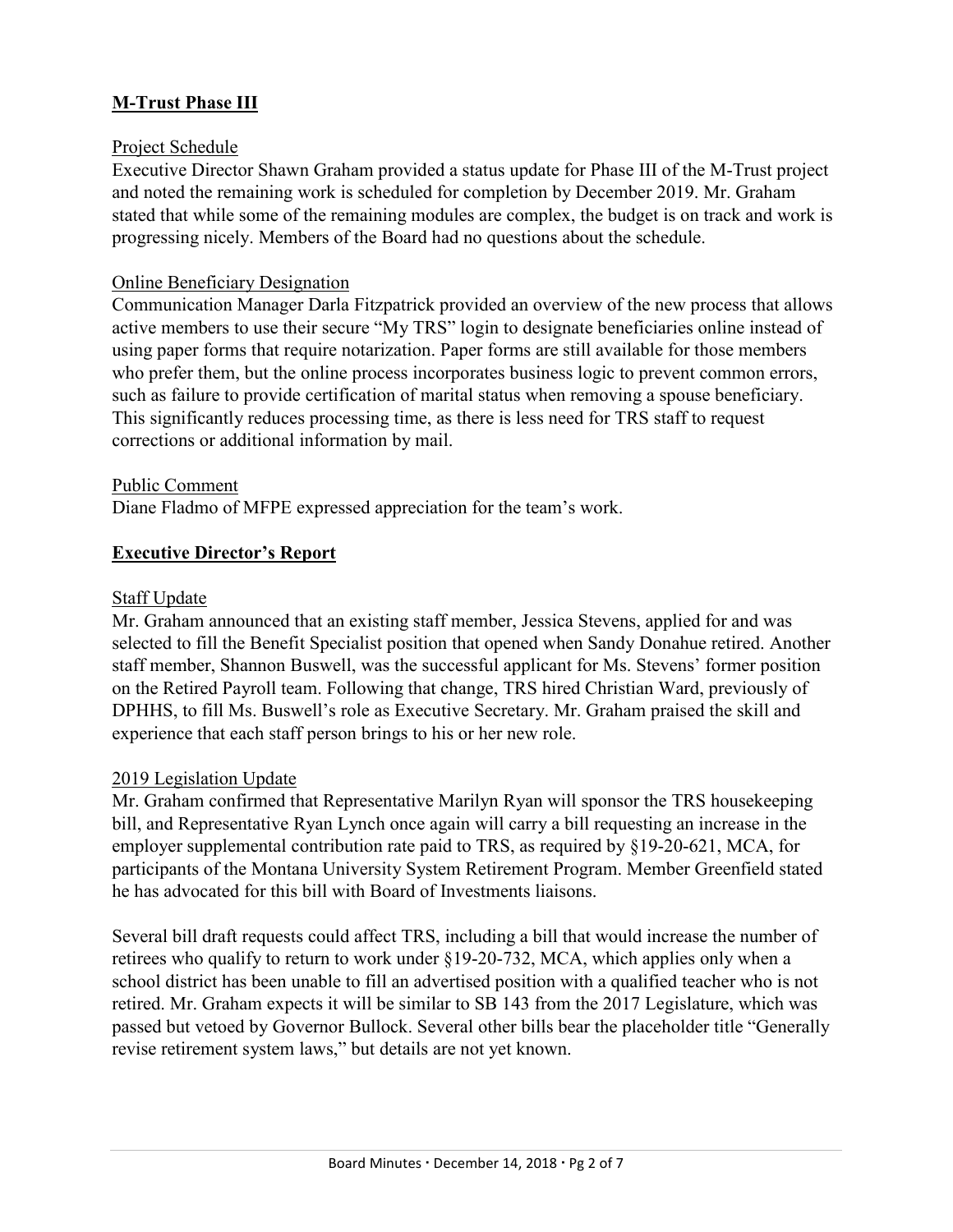### **SAVA Update**

In November, Mr. Graham presented the results of the July 1, 2018 actuarial valuation to the State Administration and Veteran Affairs committee. One question from SAVA was whether TRS intends to bring a funding bill to the legislature. Aside from the MUS-RP supplemental contribution bill, no conventional funding bill is planned because TRS's actuarial assumptions predict the July 1, 2019 valuation will again show an amortization period of 30 years or less.

#### BOI Update

Mr. Graham also presented the actuarial valuation results to the Board of Investments in November. The BOI reviews asset allocation ranges and may recommend changes based upon the valuation. Member Greenfield will provide an investment report later in the meeting.

#### Legislative Finance Committee Update

Mr. Graham reported that he recently presented the actuarial valuation results to the LFC and received a similar question about whether TRS would bring a conventional funding bill to the legislature to increase employer or employee contributions. He explained why no funding changes are being requested other than to the MUS-RP supplemental contribution rate.

At the same meeting, Legislative Fiscal Division staff conducted a presentation on upcoming changes to Actuarial Standards of Practice (ASOP). The ASOP 51 standard requires actuaries to provide more detailed analysis and disclosure of risk related to pension plan obligations. These changes should help board members and legislators make informed funding decisions. Mr. Graham has spoken with the TRS actuaries, who intend to comply fully with the ASOP 51 standard with the July 1, 2019 valuation.

#### Public Comment

Sam Schaefer from the Legislative Fiscal Division explained that the ASOP 51 standard provides an opportunity to educate our citizen legislators, who are responsible for applying fixes when funding problems arise. Few legislators are well versed in the complexities of pension plans, and ASOP 51 will allow LFD staff to illustrate, in an easy-to-understand manner, how slight changes to the current funding mechanism would affect TRS and MPERA. They will determine which types of analyses the legislators are interested in seeing and will report back to Mr. Graham and MPERA Executive Director Dore Schwinden.

### **Administrative Business**

#### Investment Report

Member Greenfield provided an update from the most recent Board of Investments meeting. As discussed in previous meetings, the BOI moved the value of real estate holdings into the Consolidated Asset Pension Pool in October. The present value of those assets is \$19.4 million. Minor changes were made to asset allocation ranges for the retirement systems. All investments already fit within the recommended ranges, so no adjustments are needed. Compared to some other systems, Montana's pensions are well diversified and well positioned for long-term growth.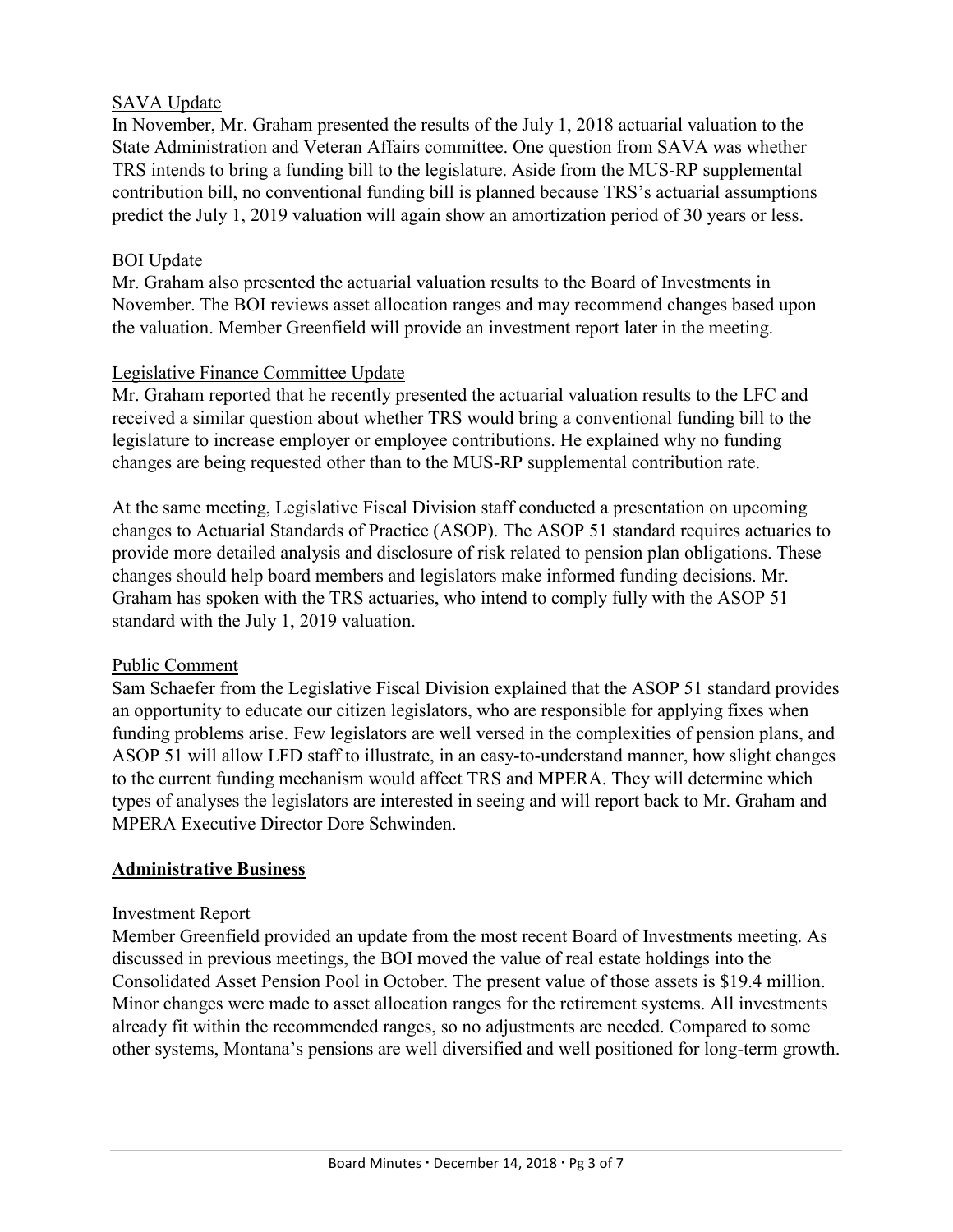Member Greenfield pointed out that recent market volatility is reflected in the latest quarterly report, but it is nothing like 2008 and may be a natural correction. Board of Investments members are mindful that they must take the long view of investing and not overreact.

### YTD Financial Statements and Budget Reports

Accounting/Fiscal Manager Nolan Brilz reported that BOI has resumed monthly entries into the SABHRS accounting system. Total assets are up, year over year, but investment revenue does show a loss due to the recent market fluctuations mentioned previously. The M-Trust Phase III budget shows a surplus in nearly every category and no budget amendments should be needed if remaining work goes as planned. Any surplus remaining at the end of the project would go back into the TRS operating budget. The FY2019 operating budget shows a slight surplus as well, due in part to staff vacancy savings and lower expenses in certain categories.

Mr. Brilz reported that he should have an audit opinion by the end of the day and will be able to complete the Consolidated Annual Financial Report on time.

### NCTR Report

Vice Chair Scott Dubbs stated this year's conference was one of the best he has attended. He found presentations on the current political climate to be helpful, as well as sessions focused on cybersecurity risks and on understanding the mindset of members, particularly those in the "millennial" age range.

#### Tentative 2019 Meeting Dates

Mr. Graham reported that TRS actuaries are already scheduled to travel to Montana for the October MPERA board meeting, which is set for the week following the tentative TRS board meeting. Members of the Board agreed to move the October 4 meeting to October 11, 2019.

The next meeting is February 15, 2019 and all except Member Chamberlin will attend.

#### Out-of-State Travel Request

Deputy Director Tammy Rau plans to attend the GFOA conference in Los Angeles in May 2019.

*Motion/Vote:* Member Trost moved to approve the travel request. Member Muller seconded the motion, which was approved unanimously.

Public Comment There was no comment.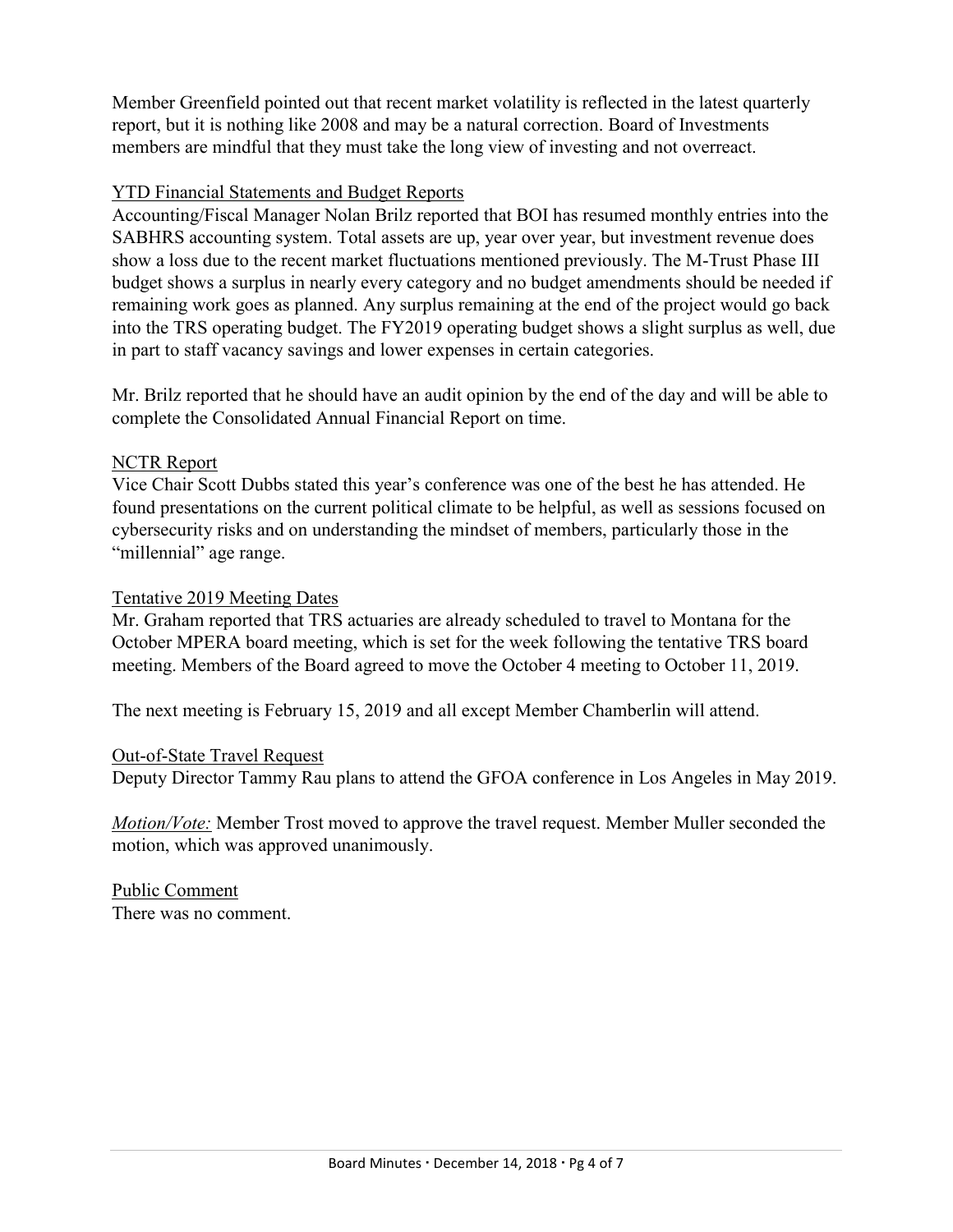# **Applications and Retirement Benefits**

#### Regular, Survivorship, Adjustments, and Corrections

Director Graham reported 50 applications for retirement were processed between September 1 and November 30, 2018.

#### **Legal Counsel's Report**

#### Legal Issues

Chief Legal Counsel Denise Pizzini provided an update on the status of the Zabrocki case. She reminded members that the matter, though currently in District Court on a petition for judicial review, could be remanded to the Board, so the prohibition on ex parte communications remains in effect. Ms. Pizzini and Mr. Graham attended a scheduling conference in Judge Menahan's court and, due to a backlog of criminal cases, they believe judicial review of the Zabrocki case could take a significant amount of time.

#### **Board Training**

#### Per Diem Election Forms

Ms. Pizzini reviewed the policy regarding compensation received from multiple public entities for the same period of time, including time spent preparing for and attending TRS board meetings. She distributed the annual per diem election form to be completed by each Board member depending on her/his circumstances.

#### Ethics / Conflict of Interest

Ms. Pizzini provided annual ethics/conflict of interest training for Board members and distributed the annual conflict disclosure form for the Board members to complete and return.

#### **Long Range Planning**

### 2017-2019 Strategic Planning Commitment Worksheet

Mr. Graham reviewed updates made to the commitment worksheet since the last meeting. A webpage for school board members has been completed, and a new presentation for early- and mid-career educators also was developed and presented at the MFPE conference in October.

#### House Bill 5 Request for Authority

Mr. Graham reviewed the intent of TRS's portion of HB 5, which requests authority to use TRS funds for planned improvements to the TRS building, including installation of an ADAcompliant lift. Costs included in the bill do not involve changes to the building's footprint.

#### Office Space

Last year, TRS was prepared to exchange space with another division and move to the third floor of the Park Avenue building. Ultimately, the other division chose not to proceed but space has come available on the ground floor of that building. It would meet TRS's needs quite well and offer more square footage. Various factors were discussed, such as how long the lease might be. TRS owns its current building, and Mr. Graham pointed out that if it is remodeled, staff would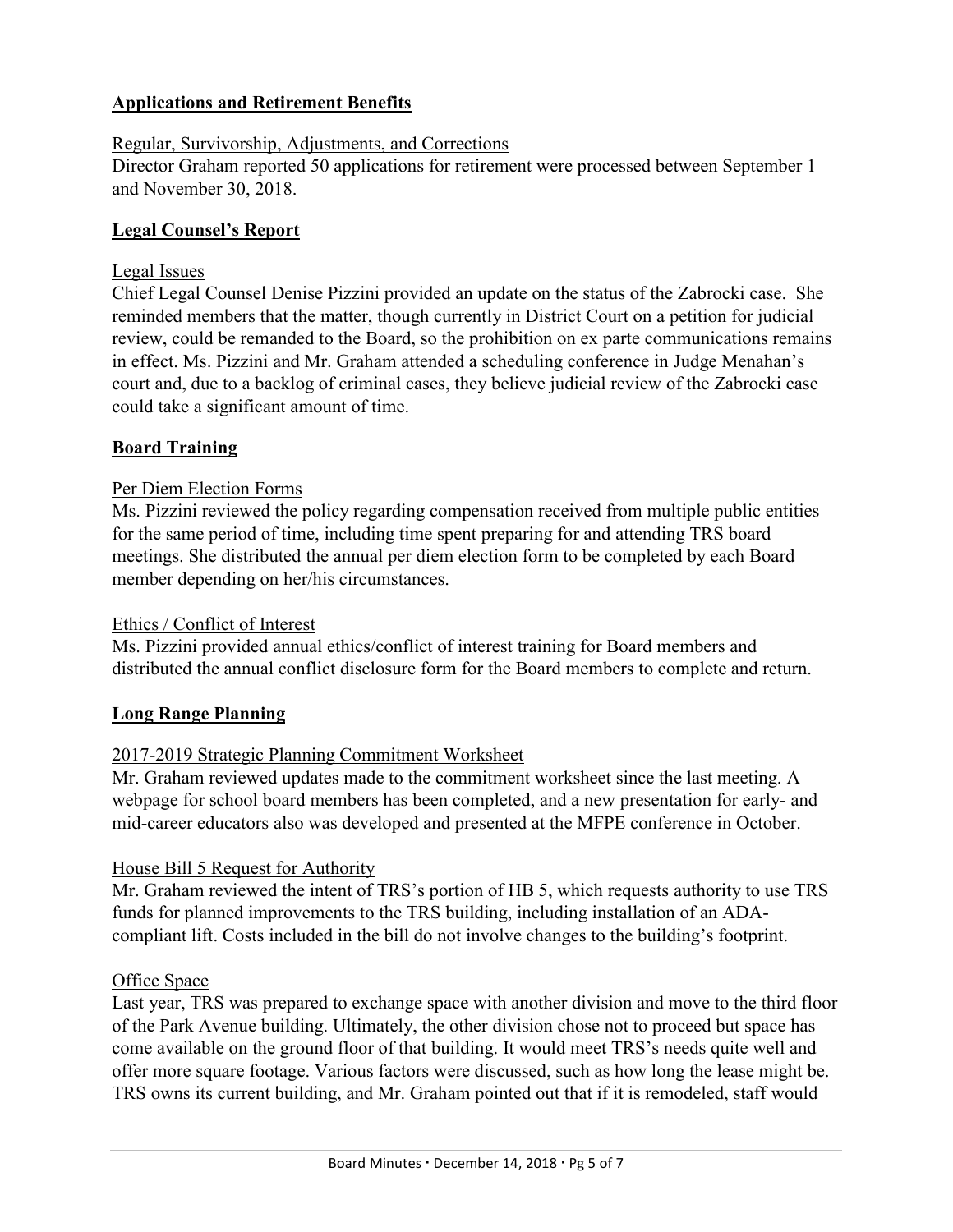need to move out while work is being done and he would rather move only once to minimize disruption to staff and members.

Discussion ensued regarding costs to remodel the building and the potential return on investment, and whether TRS should consider selling rather than leasing it to another state agency or private entity. If HB 5 passes, TRS would have authority but no obligation to proceed with remodeling plans. Members of the Board encouraged Mr. Graham to gather more information on the various options discussed.

Public Comment Diane Fladmo would like to see better work space for state employees.

# **Disability Applications**

# *Closed Meeting*

Executive Session to Discuss Disability Applications and Annual Reviews At 11:45 a.m. the meeting was closed to the public, as matters of individual privacy clearly exceed the merits of public disclosure.

Mr. Graham presented three applications for board consideration, and the meeting was reopened to the public at 11:55 a.m.

# *Open Meeting*

Approval of Applications for Disability Retirement Benefits

Chairperson Peiffer requested a motion on the application for D. T.

*Motion/Vote:* Member Muller moved to approve the application. Vice Chair Dubbs seconded it, with all members voting in favor.

Chairperson Peiffer requested a motion on the application for E. M.

*Motion/Vote:* Member Greenfield moved to approve the application. Member Chamberlin seconded the motion, and all members voted in favor.

Chairperson Peiffer requested a motion on the application for K.G.

*Motion/Vote:* Vice Chair Dubbs moved to approve the application. Member Muller seconded it, and all members voted in favor.

Public Comment There was no comment.

# **Adjournment**

With no other business before the Board, Chairperson Peiffer requested a motion to adjourn.